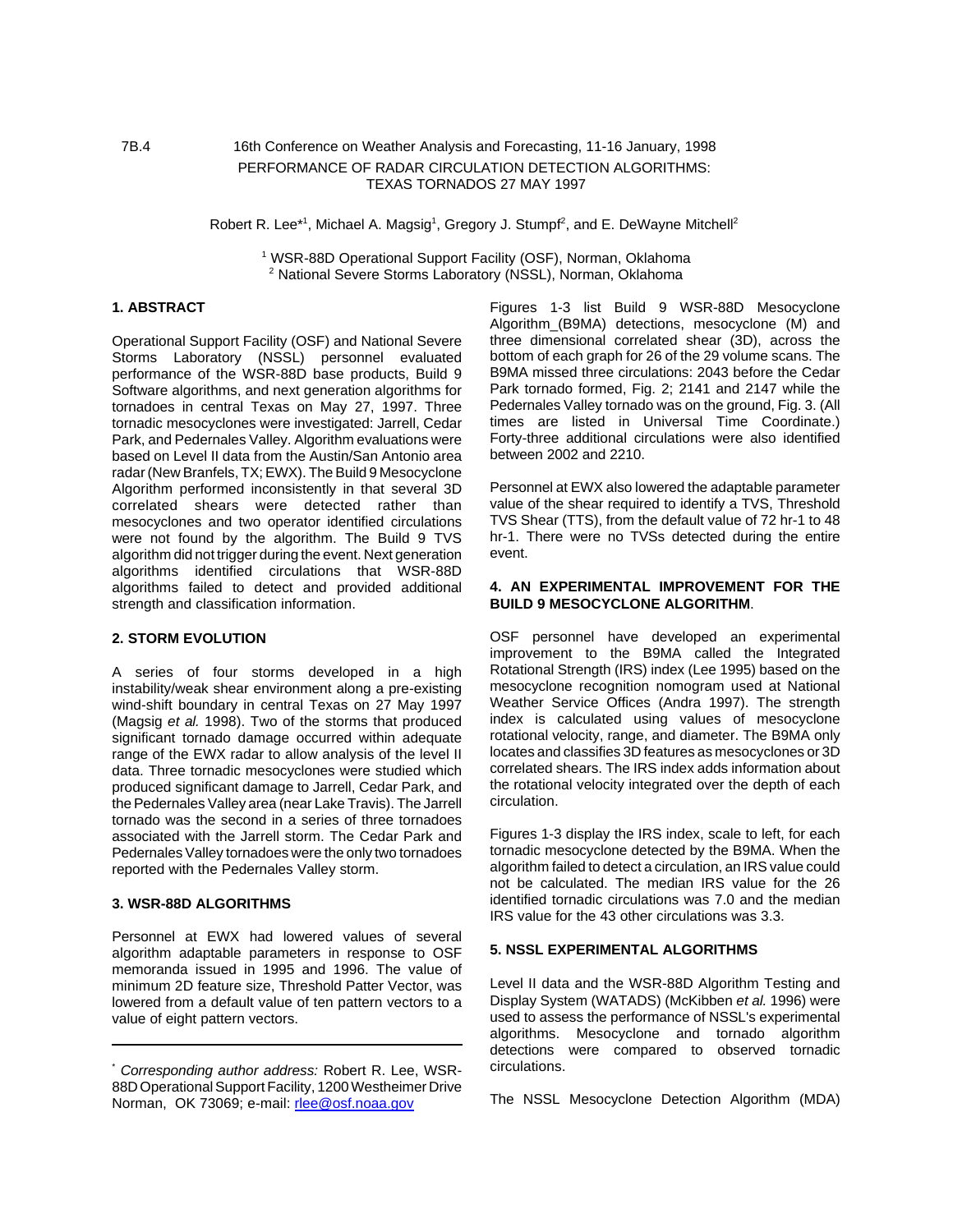(Stumpf and Witt 1998) identified circulations before the B9MA. Because MDA was designed to classify and quantify all circulations, many more detections were processed compared to the B9MA. MDA detected 174 3D features during the 29 volume scans investigated and did not miss any circulations while tornadoes were observed.

Figures 1-3 show MDA strength rank, scale to right, plotted against time for 25 of the 29 volume scans. The strength rank is based on circulation range and shear. (Stumpf and Witt 1998) The median strength rank of the 25 tornadic circulations was five and the median strength rank of the 149 other circulations was two.

MDA also uses a neural network to assess Probability Of Tornado (POT) for each circulation detected. POT values for each circulation are shown across the bottom of each graph in Figs. 1-3. Eleven of the 25 mesocyclone detections had POT values greater than 50% and only two other circulations between 2002 and 2210, not shown, had POT values greater than 50%.

The NSSL Tornado Detection Algorithm (TDA) (Mitchell and Vasiloff 1998) triggered 11 times during the three mesocyclones studied. There were also four TDA detections classified as apparent false alarms on other storms not examined here.

## **6. DISCUSSION**

Tornadic circulations formed quickly on the forward flank of the storm, relative to the highly deviate S-SW storm motion, and the B9MA identified the circulations immediately. Unfortunately, rapid mesocyclone intensification precluded even the experimental algorithms from identifying strong circulations long before tornadoes formed.

The B9MA classified 11 circulations out of the 26 detections as 3D correlated shears instead of mesocyclones. A mesocyclone is defined within the B9MA as a 3D circulation containing two or more 2D features that meet an aspect ratio or symmetry criteria. A 3D correlated shear meets all mesocyclone criteria except for the requirement that it contain at least two symmetric 2D features. As the tornadic circulations formed, they were strong and deep, but slightly elongated. Some of the 2D features failed the symmetry test and 3D correlated shears, rather than mesocyclones, were identified. When the adaptable parameter that controls the near-range aspect ratio was changed from two to three, six of the 11 3D correlated shears were reclassified as mesocyclones. When the same parameter was changed to four, all detections except one were reclassifed as mesocycones.

The B9MA missed two significant circulations during the Pedernales Valley event, Fig 3. When adaptable parameter values of minimum 2D feature size and pattern vector momentum and shear were reduced, both circulations were identified; however, algorithm performance over the 29 volume scans decreased because the total number of algorithm detections increased significantly. The NSSL MDA had no trouble detecting these two circulations.

The WSR-88D TVS Algorithm failed to trigger even when a minimum TVS Shear value of 48 hr-1 was used. Subsequent investigations revealed that the TVS algorithm failed to trigger because the TTS adaptable parameter value was too high. When the shear value was lowered to 36 hr-1, the TVS algorithm triggered on two of the Pedernales Valley tornadic circulations. When the shear value was lowered to 18 hr-1, the TVS algorithm triggered on four of the 29 tornadic circulations but also generated three apparent false alarms.

## **7. CONCLUSIONS**

The WSR-88D radar base products provided insight into the severity of the event. Weak echo regions were observed and operator identified mesocyclone signatures coincided with both storms before and during tornadic events. Velocity dealiasing errors did not prevent forecasters from recognizing mesocyclone development, but the errors negatively impacted Mesocyclone and TVS Algorithm processing.

The B9MA correctly identified circulations on the first volume scan of each storm that contained an obvious rotational signature in the storm relative velocity data. However, elliptical shear caused the algorithm to classify meosocyclonic circulations as 3D correlated shear. When the near-range aspect ratio adaptable parameter was increased, 3D correlated shears were reclassified as mesocyclones.

OSF personnel modified the 2D feature aspect ratio, minimum 2D feature size, velocity momentum value, and TVS shear value to study several algorithm failures. When the B9MA default adaptable parameters were tested, seven out of 29 circulations were missed and 30 additional circulations were identified. The adaptable parameter changes made by EWX personnel improved the performance of the B9MA in that the number of circulations missed dropped from seven to three at the expense of adding 13 false alarms over the 128 minute time period. When adaptable parameters were lowered to detect all tornadic circulations, the number of false detections increased considerably.

The NSSL MDA strength rank and OSF experimental IRS index help forecasters classify circulations. These new algorithm concepts improve upon the first generation algorithms which only attempt to detect mesocyclonic circulations.

The NSSL next generation algorithms identified many more circulations, but they also correctly identified many of the tornadic circulations with mesocyclone and TVS signatures. With WSR-88D software Build 10, forecasters will be able to use the new NSSL Tornado Detection